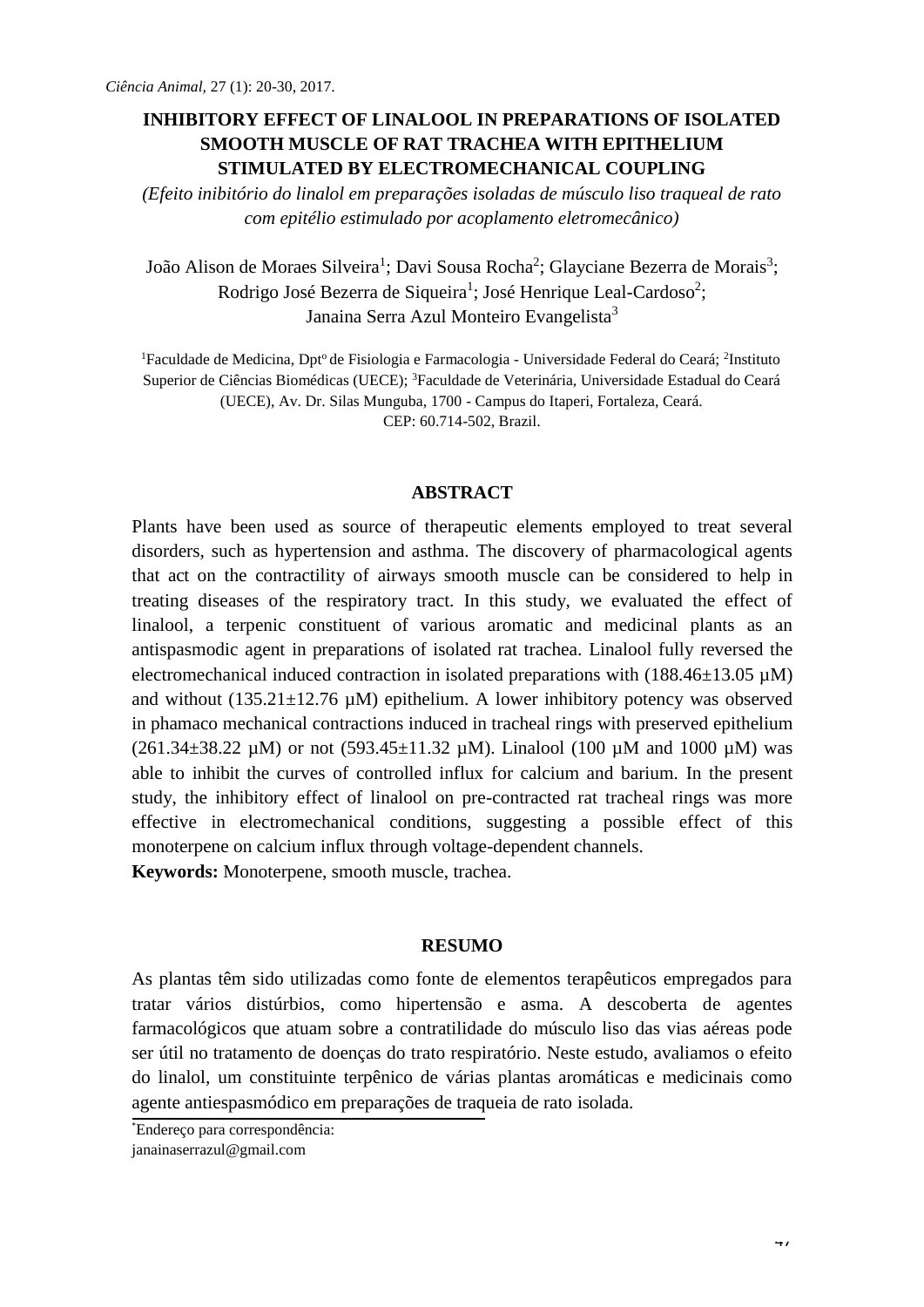O linalol reverteu completamente a contração eletromecânica induzida em preparações isoladas com (188,46±13,05 μM) e sem epitélio (135,21±12,76 μM). Observou-se uma menor potência inibitória nas contrações fármaco mecânicas induzidas em anéis traqueais com epitélio preservado (261,34±38,22 μM) ou não (593,45±11,32 μM). O linalol (100 μM e 1000 μM) foi capaz de inibir as curvas de influxo controlado para cálcio e bário. No presente estudo, o efeito inibitório do linalol em anéis traqueais de ratos pré-contraídos foi mais eficaz em condições eletromecânicas, sugerindo um possível efeito deste monoterpeno sobre o influxo de cálcio através de canais dependentes da tensão.

**Palavras-chave:** Monoterpeno, músculo liso, traqueia.

### **INTRODUCTION**

The essential oils of Brazilian plant biodiversity, such as *Aniba rosaeodora* (Rosewood) have the terpenic constituent linalool (ALMEIDA *et al*., 2013; BAKKALI *et al*., 2008). Linalool (LNL), or 3,7-dimethyl-1,6-octadien-3-ol is an acyclic tertiary monoterpene alcohol having two active chemical isomers. Biological effects of linalool-rich rosewood oil include sedative (DE ALMEIDA *et al*., 2009), anticancer (SOEUR *et al*., 2011) and cardiovascular actions (DE SIQUEIRA *et al*., 2014). These cardiovascular effects are related to the induction in vivo of a vagovagal reflex in addition to vasodilatory properties in isolated smooth muscle preparations of rat aorta (DE SIQUEIRA *et al*., 2014).

The constituent linalool is able to relax the smooth muscle of isolated vascular preparations from rats (ANJOS *et al*., 2013). This vaso relaxant effect was also observed in mouse aortic rings and

involves the participation of soluble guanylyl cyclase and  $K<sub>+</sub>$  channels (KANG) and SEOL, 2015). Therefore, this study aimed to investigate the effects of linalool on smooth muscle preparations of rat trachea stimulated by electromechanical and pharmaco mechanical coupling.

## **MATERIAL AND METHODS**

## **Ethical Aspects**

This study was conducted in compliance with the international rules established by the Guide for the Care and Use of Laboratory Animals and was submitted and approved by the Ethics Committee for the Use of Animals of State University of Ceará with the protocol number 10244898-1.

### **Animals**

In this study were used male Wistar rats (250±50g) from the local colonies maintained in the Federal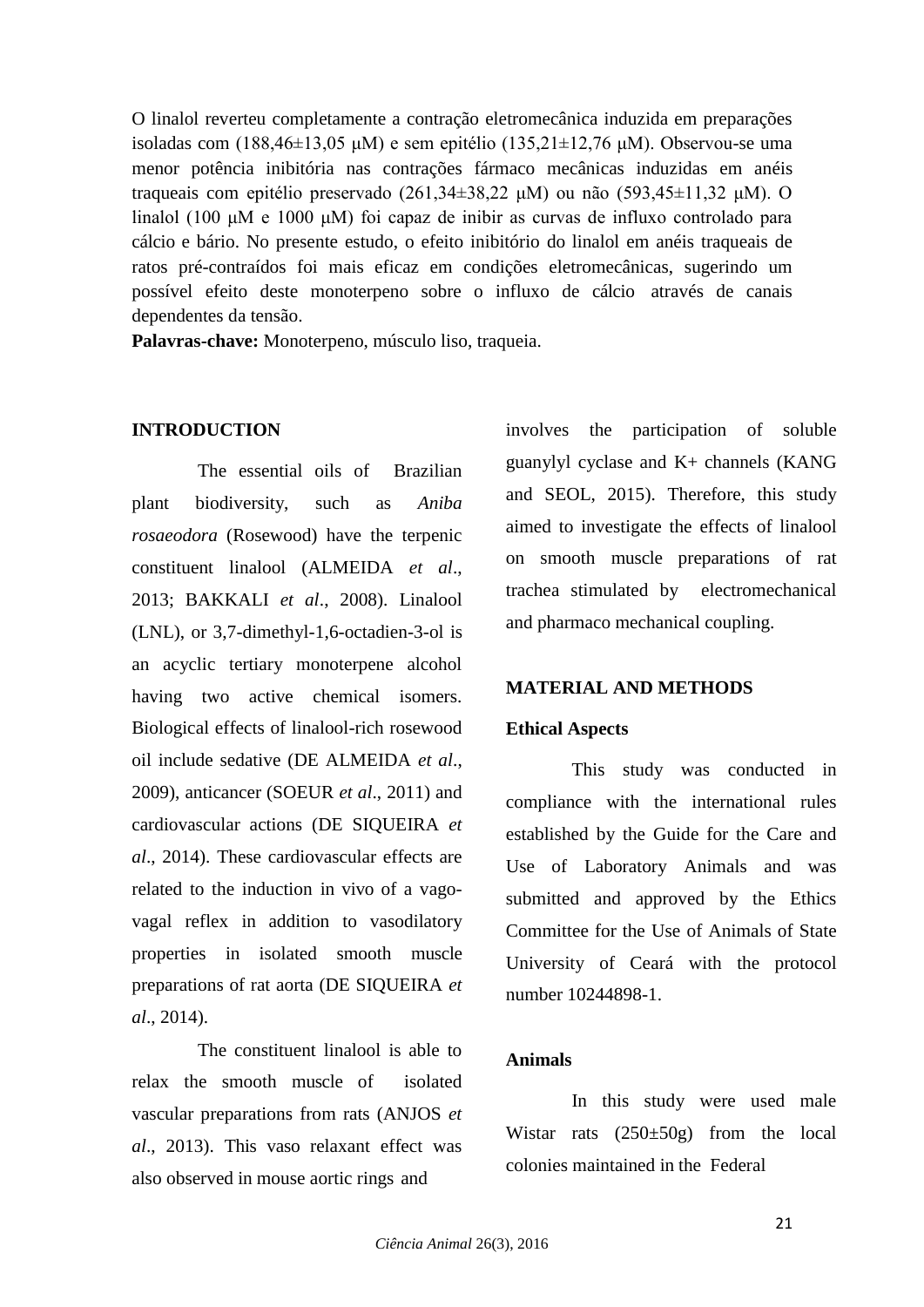University of Ceará, Fortaleza, Brazil. These animals were maintained in polypropylene boxes, at a temperature of 24±2 ºC, fed with ration and water *ad libitum*, and at a light-dark cycle of 12 houres.

# **Isolated Preparations of Trachea Smooth Muscle**

Animals were euthanized by pentobarbital anesthesia (50 mg/kg, i.p.) followed by fast aorta exsanguination. The trachea were dissected, isolated in Petri dishes with nutrient solution and divided in sections of 5 mm length allocated in steel triangular devices (0.3 mm diameter) coupled with isometric force transducers (ML870B60/C-V, ADInstruments, Bella Vista, Australia) and a data acquiring system (PowerLab 8/30, ADInstruments, Bella Vista, Australia). The tracheal rings were placed in 5 mL organ baths of Tyrode at 36.5 ºC and continuously bubbled with a 95% O<sup>2</sup> and 5% CO<sup>2</sup> air mixture generated by a perfusion system. The epithelium mechanical denudation was performed with a slight friction in the lumen of the tracheal ring and confirmed after histological analysis.

### **Experimental Protocols**

**Series 1**: Preparations with or without epithelium were stimulated by the

electromechanical (added KCl 80 mM) or pharmaco mechanical (added carbachol 1 µM) coupling. Once identified the maximal contraction, cumulative concentrations of LNL  $(1 \text{ to } 3000 \text{ µM})$  were added to the preparation. After the LNL application, Tyrode washings were performed in every 15 min. during the recuperation period of 60 min or longer, if necessary. Only then, a new contraction was stimulated with KCl 80 mM, in order to assess the tissue response after the protocol.

**Series 2**: In another experimental series designed to reinforce the mechanism of action of LNL related to voltage-operated calcium channels (VOCC), tracheal rings with epithelium were maintained in  $Ca^{2+}$  free medium in the presence of KCl (80 mM) and EGTA (1 mM). After 20 min  $Ca^{2+}$ (0.1 to 10 mM) was cumulatively added to the organ bath in the absence or presence of LNL (10  $\mu$ M, 100  $\mu$ M and 1000  $\mu$ M). In another group of preparations,  $Ca^{2+}$  was replaced by the cumulative addition of  $Ba^{2+}$ (0.1 to 10 mM).

### **Solutions and Drugs**

All the salts and substances necessary for this study, and the LNL in its racemic form as well, were acquired from Sigma Chemical Corporation (St. Louis, USA) and Reagen (Rio de Janeiro,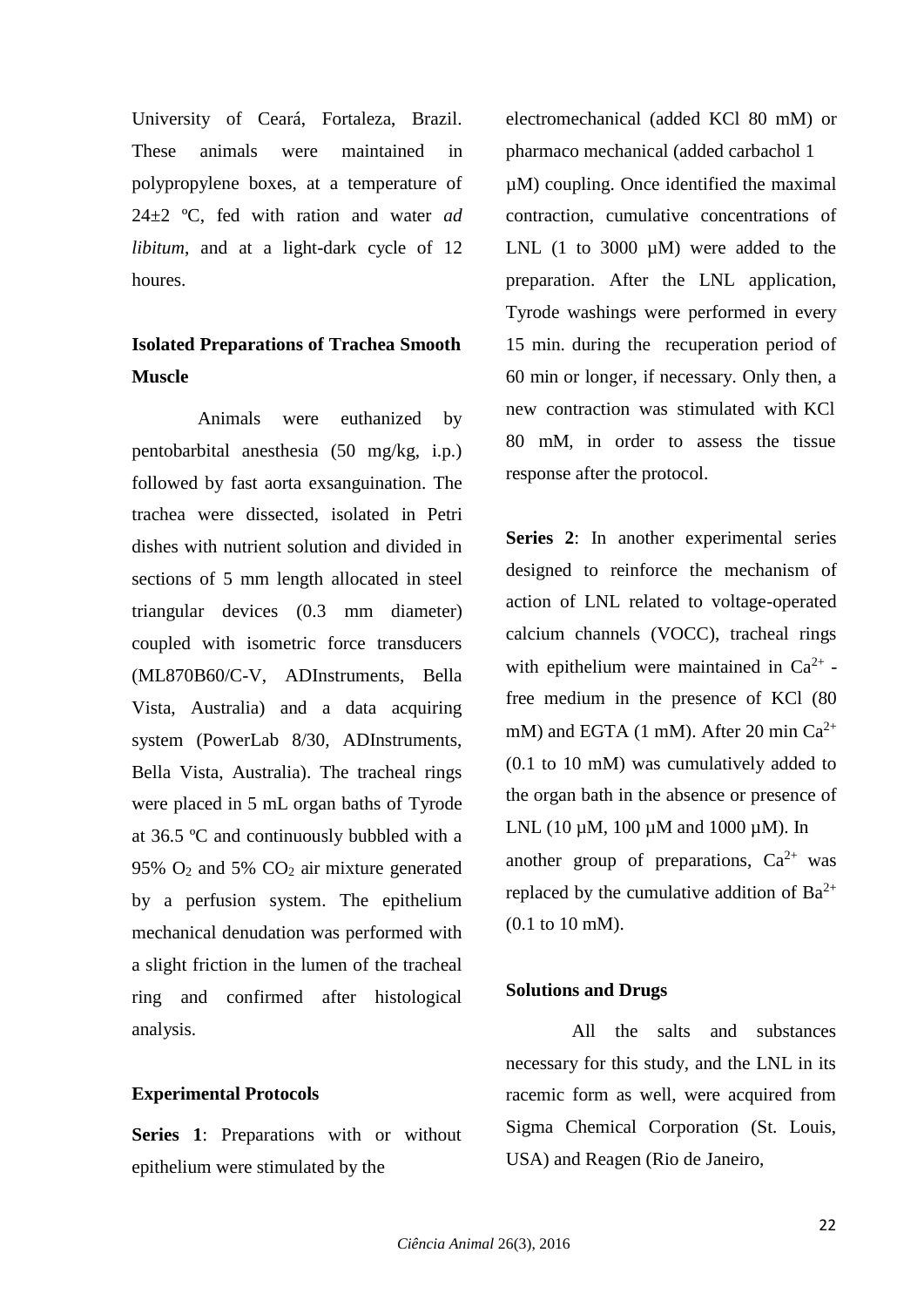BRAZIL). Tissues were maintained in modified Tyrode preparation composed of  $(in mM)$  NaCl 136.0; KCl 5.0; MgCl<sub>2</sub> 0.98; NaH<sub>2</sub>PO<sub>4</sub> 0.36; NaHCO<sub>3</sub> 11.9; CaCl<sub>2</sub> 2.0; glucose 11.0, with the due modifications necessary for the concentration-effect ratio experiments of calcium  $(Ca^{2+})$  and barium  $(Ba^{2+})$ . The pH of the solution was stabilized in 7.4  $(37 \text{ °C})$ ; continuous bubbling with 5%  $CO<sub>2</sub>$  in 95%  $O<sub>2</sub>$ ) before the experiments. The LNL was dispersed and homogenized in nutrient solution applied in the protocols added Tween 80 in a 0.5% proportion. The other substances were diluted or dispersed in distilled water.

#### **Statistical Analysis**

The results were expressed as mean  $\pm$  SEM and n indicates the number of experiments. For each protocol, the  $IC_{50}$ (i.e., the concentration of LNL at which 50% of a contractile response was inhibited) values were calculated by logarithm interpolation. Paired or unpaired Student's t-tests and One-way ANOVA followed by Bonferroni *post-hoc* test were used for comparing, respectively, two groups and more than two groups. Statistical significance was accepted at p<0.05. The data were analyzed using Sigma Plot 10 (Systat Software Inc., Chicago, USA).

#### **RESULTS AND DISCUSSION**

The LNL, but not the vehicle, was able to reverse the contraction evoked by KCl-induced electromechanical coupling (Fig. 1). According to the results, both reparations with the preserved epithelium (Fig. 1-A) as well as in the ones where this tissue was removed (Fig. 1-B), the LNL was capable of reversing the contraction. In both preparations, the relaxing occurred significantly from the concentration of 100 µM, achieving complete reversion at 600 µM of LNL. There was no statistically significant difference in  $IC_{50}$  values when the reversals of the electromechanical coupling of epithelial  $(188.46\pm13.05 \mu M)$ and non-epithelial  $(135.21 \pm 12.76 \mu M)$ preparations were compared.

The contraction induced by the pharmaco mechanical coupling was reversed by LNL, but not by its vehicle (Fig. 2). For reversal of carbachol precontraction,  $IC_{50}$  was significantly lower  $(261.34\pm38.22 \mu M)$  in preparations with epithelium compared to tracheal preparations epithelium-denuded  $(593.45\pm11.32 \mu M)$ . With the pharmaco mechanical induction, the results also presented contraction reversal in the preparations with (Fig. 2-A) or without the epithelial tissue (Fig. 2-B).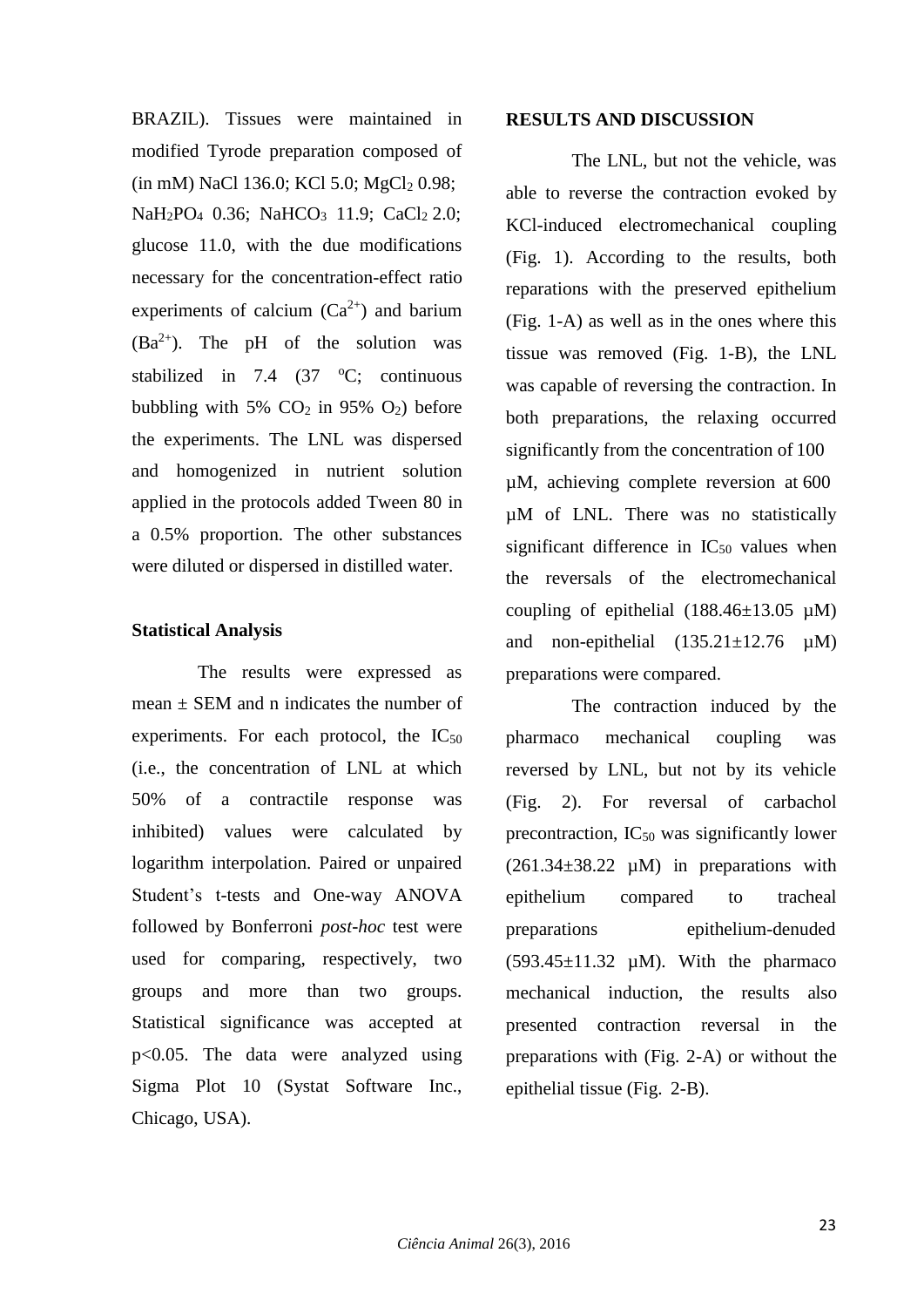

Figure 1: Antispasmodic effect of growing and cumulative concentrations (1 to 3000µM) of LNL on the contraction induced by K<sup>+</sup>80mM of tracheal rings isolated fromrat. The data are presented as means $\pm$ SEM (p<0.05). (A) Preparation with the preserved epithelium and; (B) Preparation without epithelium.

Statistical significance was observed between the preparations. In the experiment with the epithelium, the concentration of 30 µM firstly demonstrated significant relaxing, but the reversal, unlike the other experiments, was not complete  $(2.43\pm2.73\%)$ . In the experiments without the epithelium, the relaxing was not significant until the

concentration of 300 µM was achieved, reaching full reversal at the concentration of 2000 µM.

In the concentration-response curves of  $Ca^{2+}$  (Fig. 3-A), only the 10  $\mu$ M LNL concentration did not have a significant difference when compared to control, even though the curve was dislocated to the right. The concentrations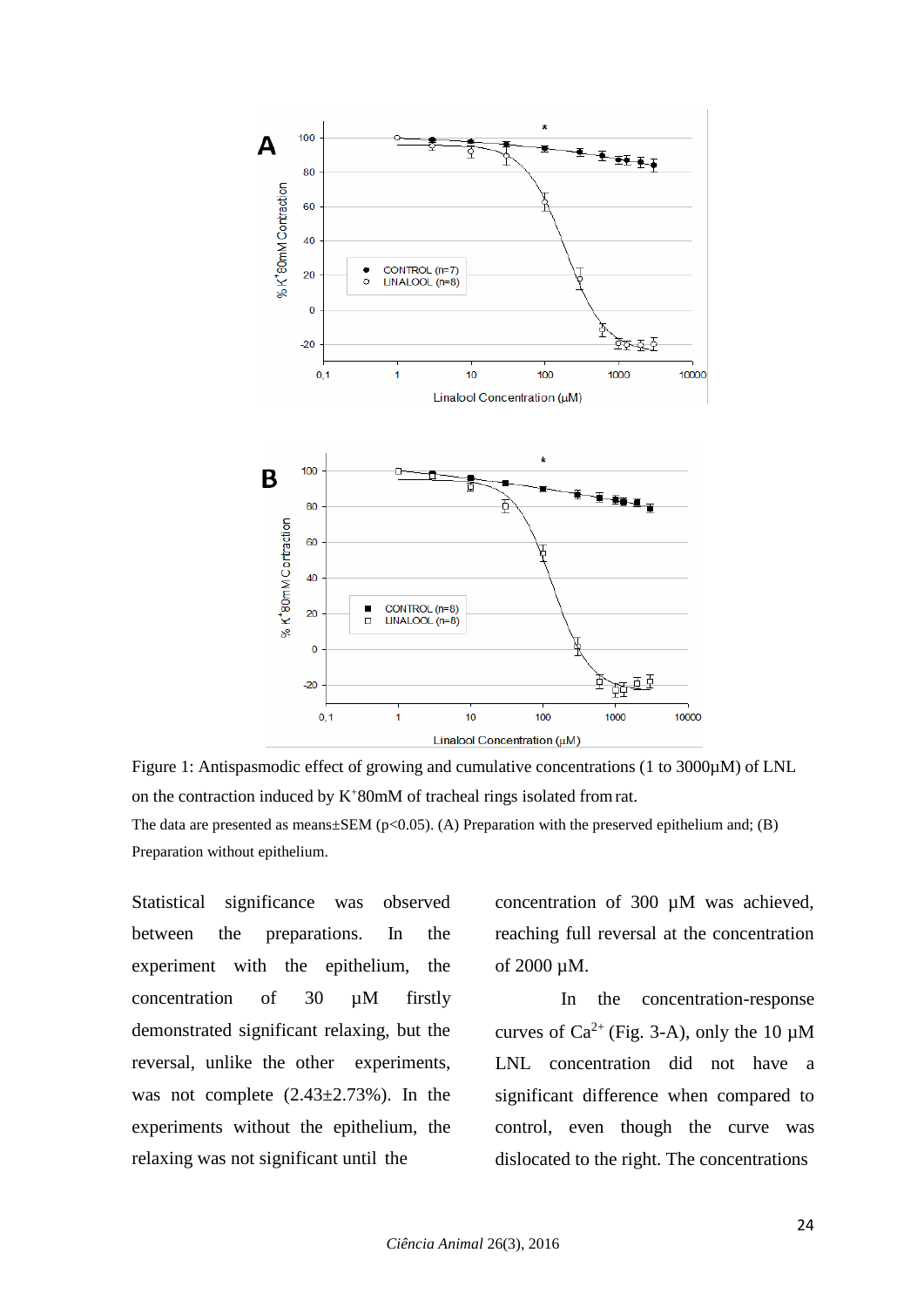of 100  $\mu$ M and 1000  $\mu$ M were significantly different in reducing the effect of the cumulative concentrations of

 $Ca<sup>2+</sup>$ , always in comparison to control group.



Figure 2: Antispasmodic effect of growing and cumulative concentrations (1 to 3000µM) of LNL on the contraction induced by CCh  $1\mu$ M of tracheal rings isolated from rat. The data is presented as means±SEM.

(\*) Concentration that presented significant difference (p<0.05) between control and experimental group. (A) Preparation with the preserved epithelium and (B) preparation without epithelium.

Occurrences on the concentration-response curves for  $Ca^{2+}$ were similar to those observed in the protocol for  $Ba^{2+}$  (Fig. 3-B). The

difference observed was in the greater dislocation to the right in the concentration of 10  $\mu$ M LNL used, with the statistical difference found until the 3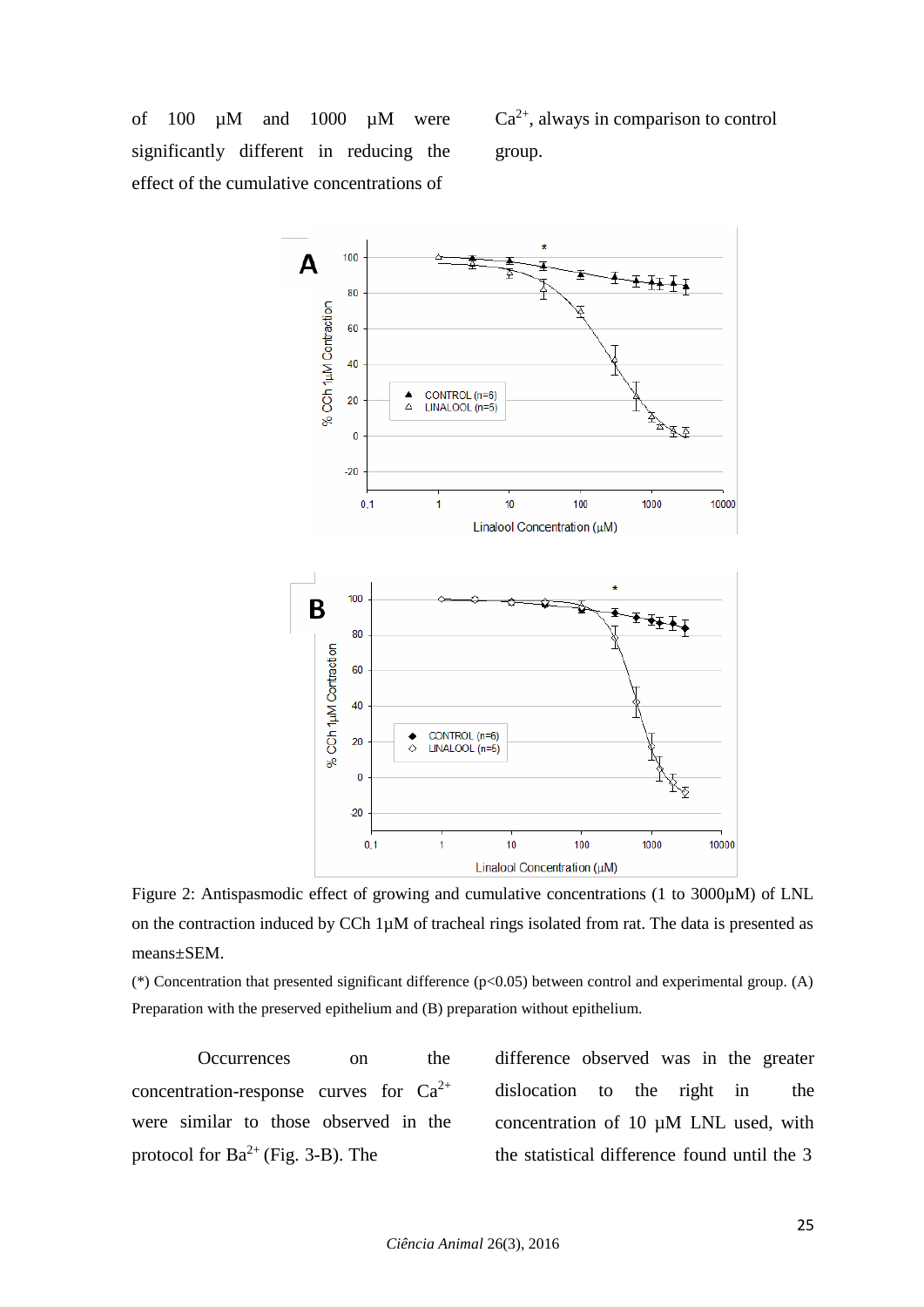mM  $Ba^{2+}$  concentration, reaching similar results as the control group in the final concentrations. Other LNL concentrations (100  $\mu$ M and 1000 $\mu$ M) were able to inhibit the contraction after adding more Ba<sup>2+</sup>. Even without significant difference

when the effects of the same concentrations between the  $Ca^{2+}$  and  $Ba^{2+}$ were compared, it appeared that the blocking in the latter ion curve was greater.



Figure 3: Effect of three concentrations (10, 100 and 1000µM) of LNL on the growing and cumulative concentrations (0.1 to 10mM) of  $Ca^{2+}(A)$  and  $Ba^{2+}(B)$  on the contraction induced by K<sup>+</sup>80 of the tracheal rings isolated from rat.

The data is presented as means±SEM. (\*-#) Interval of concentrations that presented significant difference  $(p<0.05)$  between the control and experimental group of  $10\mu$ M LNL. (+) Concentration that presented significant difference (p<0.05) between control and experimental group of 100 $\mu$ M and 1000 $\mu$ M LNL.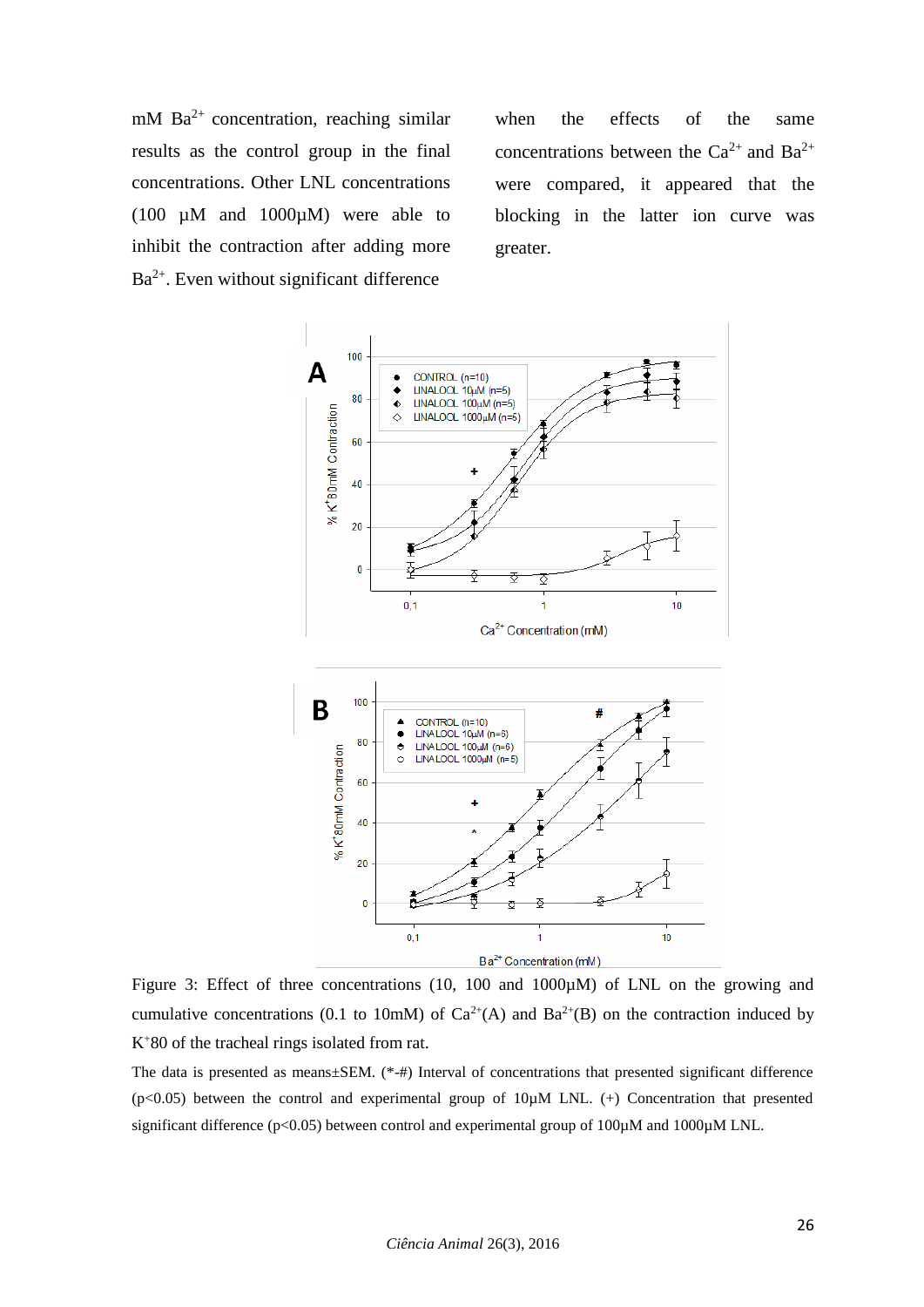We could infer that the LNL presented greater relaxant effect in the inductions by electromechanical induction than in those with the pharmaco mechanical contraction since the  $IC_{50}$ obtained from the preparations induced by K <sup>+</sup>80mM were lower than the ones achieved with the CCh stimulation. In addition, statistical differences were observed in comparing the  $IC_{50}$  found in both types of induction in the presence of epithelium which was also observed when that tissue was removed.

The differences found between the pharmacological potencies in the results of electromechanical and pharmaco mechanical protocols, may have occurred because ligand stimulation activates intrinsic mechanisms, such as  $IP<sub>3</sub>$ , cADPR and the RHOK route, besides the opening of calcium membrane channels producing a more sustainable contraction (GOSENS *et al*., 2006; MCFADZEAN and GIBSON, 2002). If this premise endure, and according to the effect on the electromechanical coupling discovered, we might conclude that the LNL did not possess a blocking activity on the muscarinic receptors.

When the most probable mechanisms involving the tracheal smooth muscles were stipulated, the true participation of the epithelium in the muscle relaxing effect of LNL could not

be concluded. In the protocols of contraction induced by  $K^+$  80, the preparations in which the epithelium was removed achieved more potent values, than those in which this tissue was preserved, while in the CCh stimulations, the opposite effect was observed.

Based on the results obtained and that the epithelium releases factors that may act in specific receptors, such as endothelin and gases such as NO (GOLDIE *et al*., 1990; JANSSEN and KILIAN, 2006), this tissue may even potentiate the antispasmodic activity of the LNL in the organism. How the compound acts on the epithelium to achieve the relaxing effects could not be asserted. Actually, since the significant reversal was observed in all four previous situations, we might suggest that the LNL acts directly on the smooth muscle, activating processes that initiate the muscle relaxing or blocking the ionic channels.

This may have occurred due to a blocking in the  $K^+$  channels, often observed in elevated concentrations of  $Ba^{2+}$  ion. However, the elevated inhibition in both curves – when stimulated by  $K^+$  80 – suggested that LNL had an effect on ion flux VOCC type  $Ca^{2+}$  channels, activated by electromechanical coupling and the only by which the  $Ba^{2+}$  ions permeate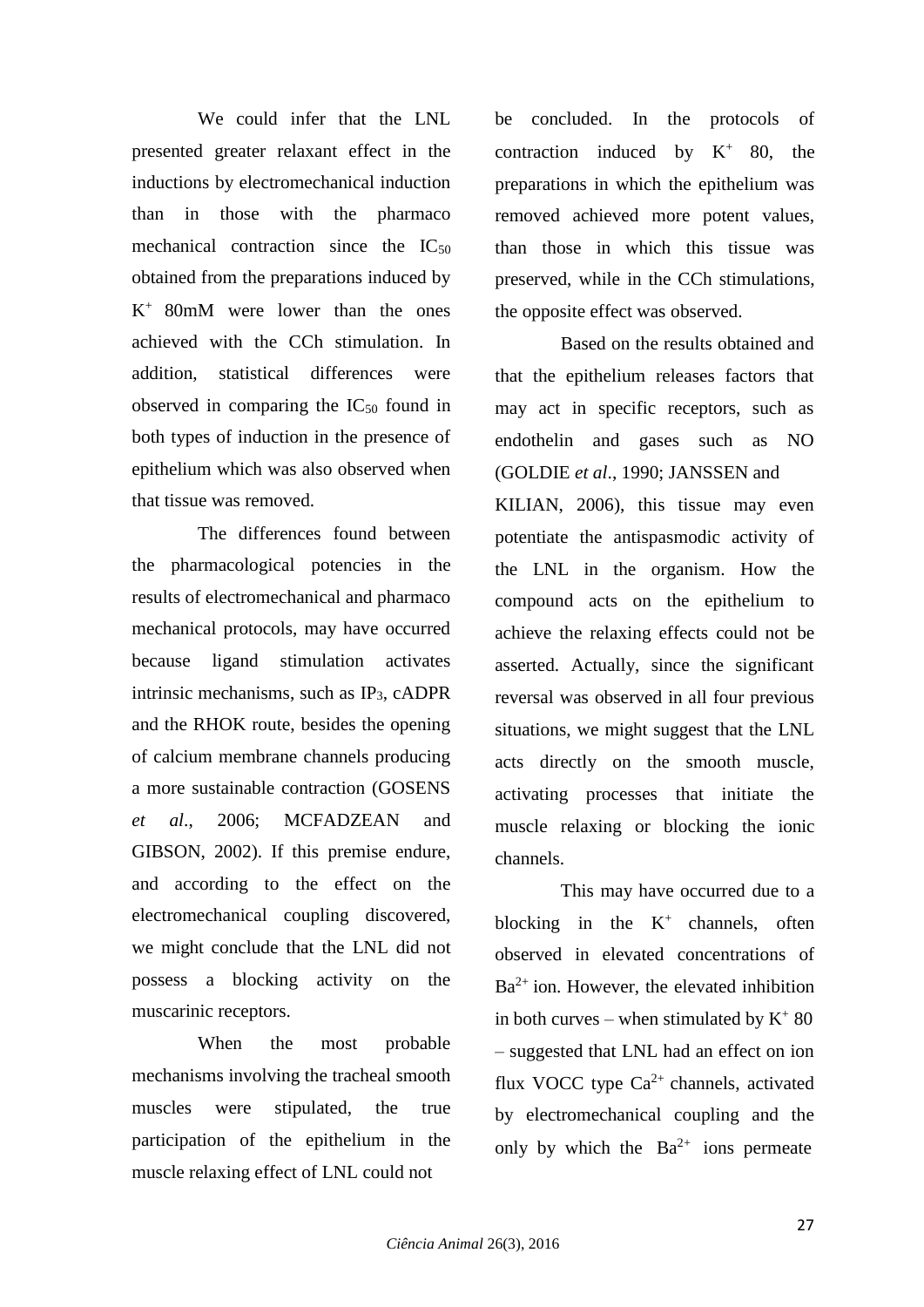# (JANSSEN *et al*., 2004; MURRAY and KOTLIKOFF, 1991).

In conclusion, LNL is capable of reversing the pre-contraction induced by different agents in isolated tracheal preparations. The difference between the two  $IC_{50}$  was significant and an elevated dislocation to the right of the preparation without epithelium occurred, indicating that, for this coupling form, the participation of the epithelium-derived factor is important for the relaxing promotion. This inhibitory effect of LNL was more potent in preparations on electromechanical challenge. These findings suggest that linalool interfere with membrane calcium influx through voltage-dependent channels.

## **CONFLICT OF INTEREST**

The authors of this article declare that there is no potential conflicts of interest including employment, consultancies, stock ownership, honoraria, paid expert testimony and patent applications/registrations related to the current manuscript. This manuscript is submitted on behalf of all authors.

#### **ACKNOWLEDGMENTS**

We would like to thank CNPq, CAPES, FINEP and FUNCAP by the financial support of this research. And to the professor Dr. Pedro Jorge Caldas Magalhães, for the great scientific collaboration, for lending the facilities in which the experiments were performed and for the help with all the teaching, advising and discussing of the obtained results.

#### **REFERENCES**

ALMEIDA, M.R.; FIDELIS, C.H.; BARATA, L.E., POPPI, R.J. 2013. Classification of Amazonian rosewood essential oil by Raman spectroscopy and PLS-DA with reliability estimation. Talanta, v.15, n.117, p.305-311, 2013.

ANJOS, P.J.; LIMA, A.O.; CUNHA, P.S.; DE SOUSA, D.P.; ONOFRE, A.S.; RIBEIRO, T.P.; MEDEIROS, I.A.; ANTONIOLLI, A.R.; QUINTANS-JÚNIOR, L.J.; SANTOSA, M.R. Cardiovascular effects induced by linalool

in normotensive and hypertensive rats. Zeitschrift für Naturforschung C, v.68, p.181-190, 2013.

BAKKALI, F.; AVERBECK, S.; AVERBECK, D.; IDAOMAR, M. Biological effects of essential oils – A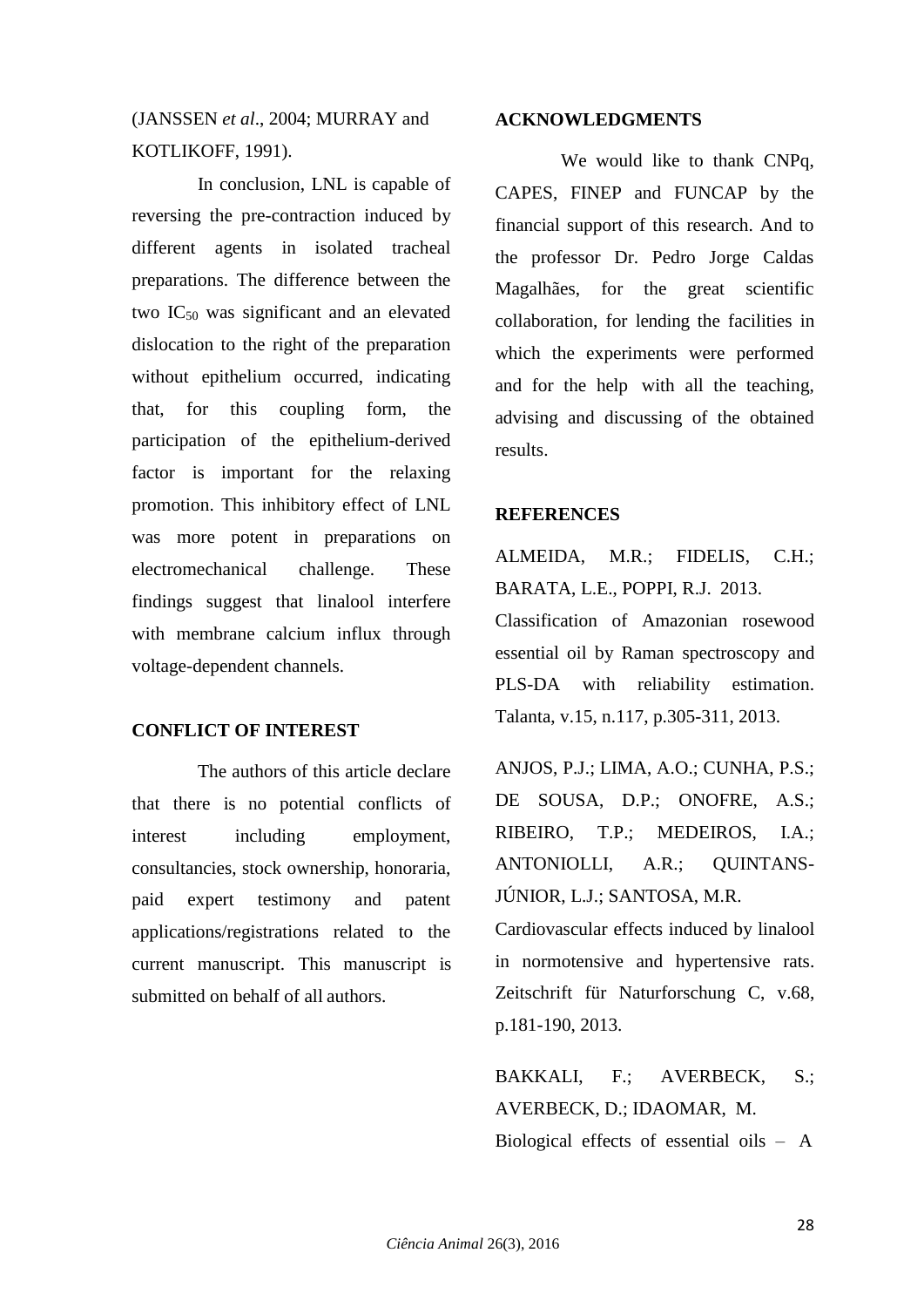review. Food and Chemical Toxicology, v.46, n.2, p. 446-475, 2008.

COELHO-DE-SOUZA, A.N.; BARATA, E.L.; MAGALHÃES, P.J.C.; LIMA, C.C.; LEAL-CARDOSO, J.H. Effects of the essential oil of *Croton zehntneri*, and its constituent estragole on intestinal smooth muscle. Phytotherapy Research, v.11, p.299-304, 1997.

DE ALMEIDA, R.N.; ARAÚJO, D.A.; GONÇALVES, J.C.; MONTENEGRO, F.C.; DE SOUSA, D.P.; LEITE, J.R.; MATTEI, R.; BENEDITO, M.A.; DE CARVALHO, J.G.; CRUZ, J.S.; MAIA, J.G. Rosewood oil induces sedation and inhibits compound action potential in rodents. Journal of Ethnopharmacology, v.30, n.124, p.440-443, 2009.

DE SIQUEIRA, R.J.; RODRIGUES, K.M.; DA SILVA, M.T.; CORREIA JUNIOR, C.A.; DUARTE, G.P.; MAGALHÃES, P.J.; DOS SANTOS, A.A.; MAIA, J.G.; DA CUNHA, P.J.; LAHLOU, S. 2014. Linalool-rich rosewood oil induces vago-vagal bradycardic and depressor reflex in rats. Phytotherapy Research, v.28, n.1, p.42-48.

ESTEVES, I.; SOUZA, I.R.; RODRIGUES, M.; CARDOSO, L.G.V.; SANTOS, L.S.; ABOIN-SERTIE, J.A.; PERAZZO, F.F.; LIMA, L.M.;

SCHNEEDORF, J.M.; BASTOS, J.K.;

CARVALHO, J.C.T. Gastric antiulcer and anti-inflammatory activities of the essential oil from *Casearia sylvestris* Sw. Journal of Ethnopharmacology, v.101, p.191-196, 2005.

EVANGELISTA, G.L.; COELHO-DE-SOUZA, A.N.; SANTOS, C.F.; LEAL-CARDOSO J.H.; LOPES, E.A.; SANTOS, M.V.; LAHLOU, S.; MAGALHÃES, P.J.C. 2007. Essential oil of *Pterodon olygalaeflorus* inhibits electromechanical coupling on rat isolated trachea. Journal of Ethnopharmacology, v.109, n.3, p.515-522.

GOLDIE, R.G.; FERNANDES, L.B.; FARMER, S.G.; HAY, D.W.P. Airway epithelium-derived inhibitory factor. Trends Pharmacological Sciences, v.11, p.67-70, 1990.

GOSENS, R.; ZAAGSMA, J.; MEURS,

H.; HALAYKO, A.J. Muscarinic receptor signaling in the pathophysiology of asthma and CPOD. Respiratory Research, v.7, n.73, p.1-15, 2006.

JANSSEN, L.J.; KILIAN, K. Airway

smooth muscle as a target of asthma therapy: history and new directions. Respiratory Research, v.7, n.123, p.1-12, 2006.